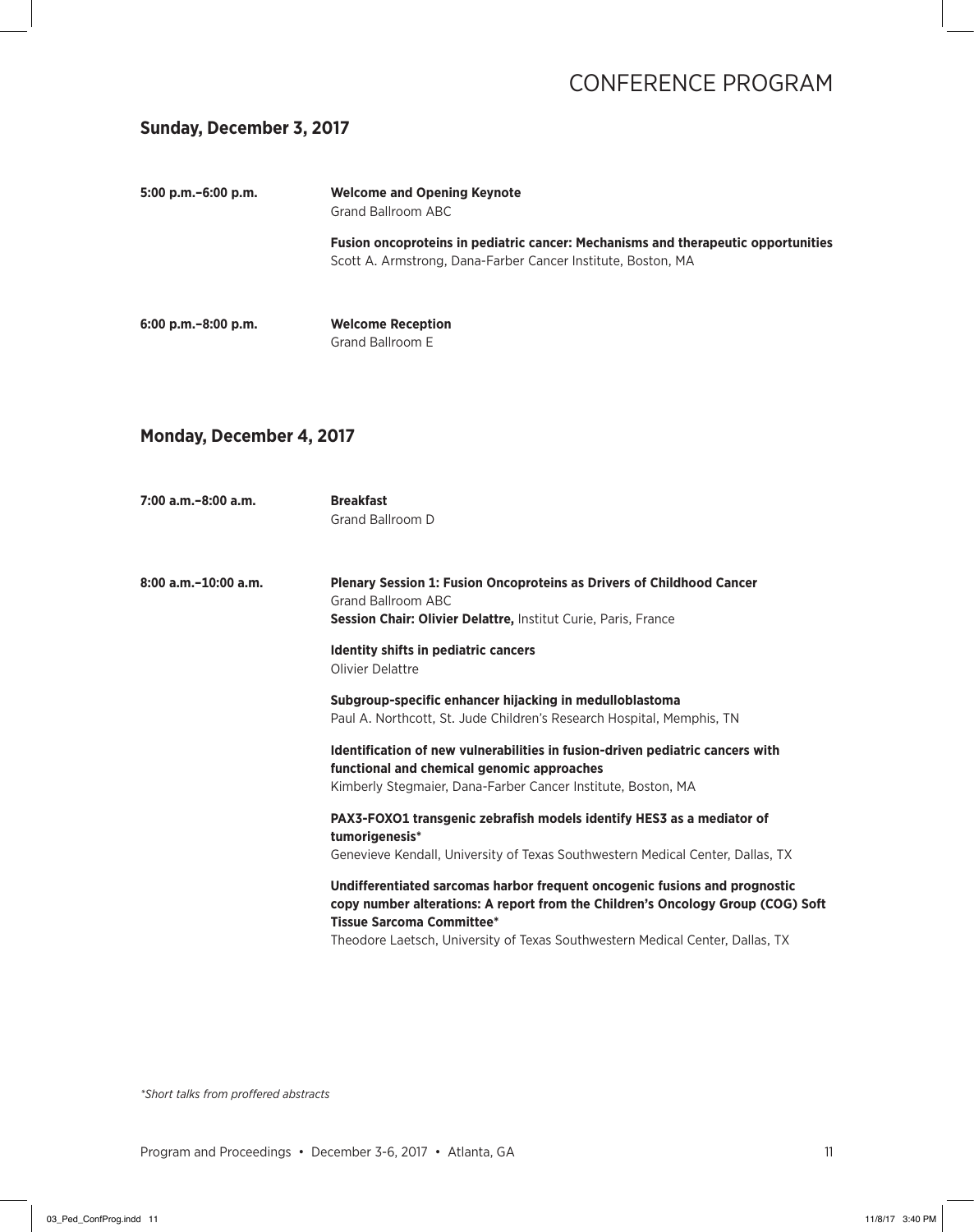| 10:00 a.m.-10:30 a.m. | <b>Break</b><br>Pre-Function Lobby                                                                                                                                                                                                                     |
|-----------------------|--------------------------------------------------------------------------------------------------------------------------------------------------------------------------------------------------------------------------------------------------------|
| 10:30 a.m.-12:30 p.m. | <b>Plenary Session 2: Immunotherapy 1</b><br><b>Grand Ballroom ABC</b><br>Session Chair: Michael C. Jensen, Seattle Children's Research Institute, Seattle, WA                                                                                         |
|                       | CAR T cells in the pediatric cancer clinic: Innovation and opportunities<br>Michael C. Jensen                                                                                                                                                          |
|                       | The role of hypermutation and replication repair deficiency in response of<br>childhood cancers to immune checkpoint inhibitors<br>Uri Y. Tabori, The Hospital for Sick Children, Toronto, ON, Canada                                                  |
|                       | Engineering T cells for the immunotherapy for pediatric solid tumors<br>Stephen Gottschalk, St. Jude Children's Research Hospital, Memphis, TN                                                                                                         |
|                       | Analysis of immune infiltrate identifies checkpoint blockade and TLR3 activation as<br>efficient synergistic combination of immunotherapy in rhabdoid tumors*<br>Amaury Leruste, Paris-Sciences-Lettres, Institut Curie Research Center, Paris, France |
|                       | GD2-directed chimeric antigen receptor T cells mediate potent antitumor effect<br>and cure in xenograft models of diffuse intrinsic pontine glioma*<br>Robbie G. Majzner, Stanford University School of Medicine, Palo Alto, CA                        |
| 12:30 p.m.-3:00 p.m.  | <b>Lunch and Poster Session A</b><br><b>Grand Ballroom D&amp;E</b>                                                                                                                                                                                     |
| 3:00 p.m. - 5:00 p.m. | <b>Plenary Session 3: Resistance and Refractory/Relapse</b><br><b>Grand Ballroom ABC</b><br>Session Chair: Yael P. Mossé, Children's Hospital of Philadelphia, Philadelphia, PA                                                                        |
|                       | Epigenetic mechanisms of resistance to targeted therapy<br>Rani E. George, Dana-Farber Cancer Insitute, Boston, MA                                                                                                                                     |
|                       | Title to be announced<br>Yael P. Mossé                                                                                                                                                                                                                 |
|                       | Neuroblastoma is a biphasic tumor<br>Rogier Versteeg, Academic Medical Center-University of Amsterdam, Amsterdam,<br>The Netherlands                                                                                                                   |
|                       | Genomic analysis of osteosarcoma reveals opportunities for targeted therapy*<br>Alejandro Sweet-Cordero, University of California San Francisco, San Francisco, CA                                                                                     |
|                       | High-throughput drug screening identifies pazopanib and clofilium tosylate as<br>promising treatments for malignant rhabdoid tumors*<br>Céline Chauvin, Paris-Sciences-Lettres, Institut Curie Research Center, Paris, France                          |

*\*Short talks from proffered abstracts*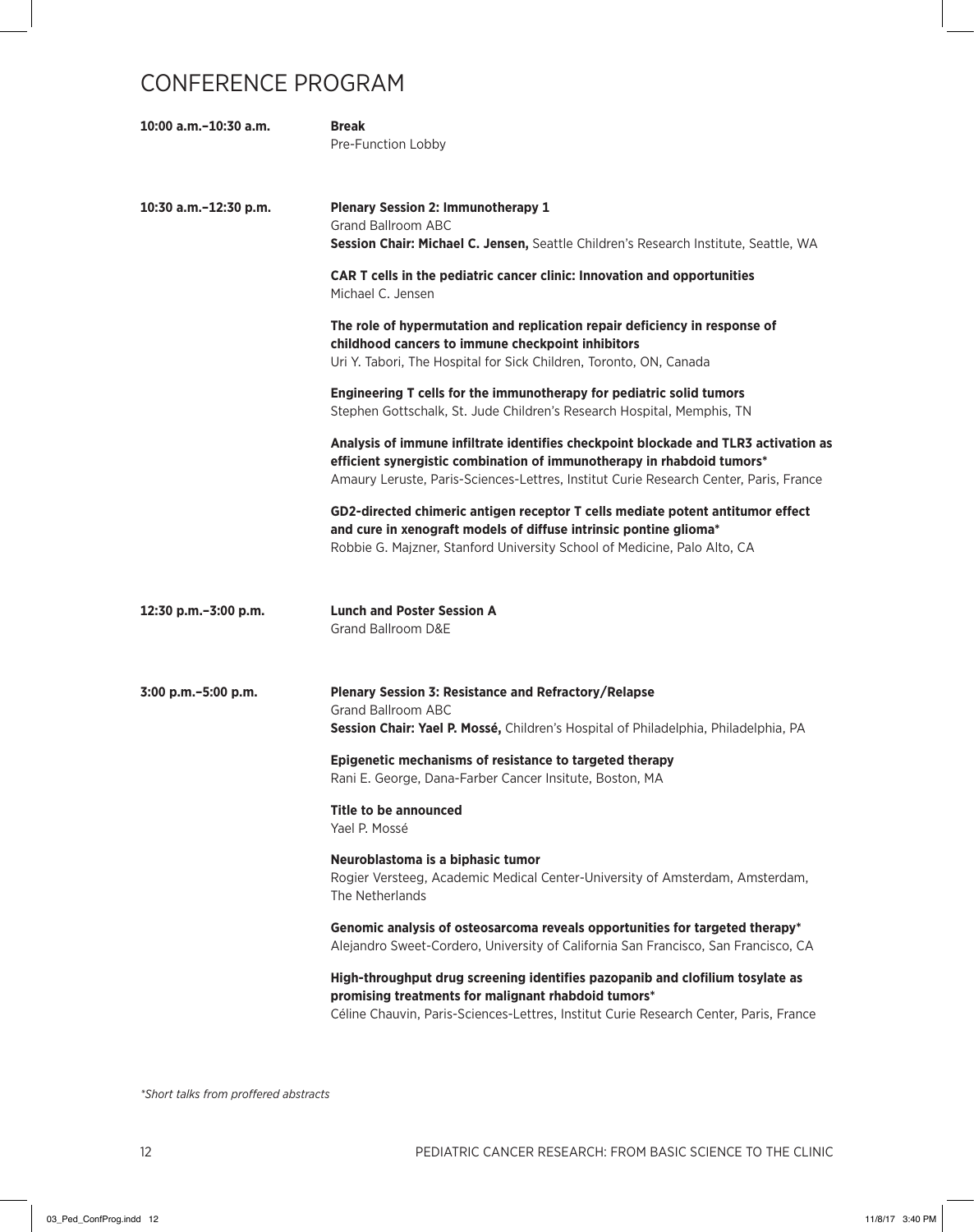| 5:00 p.m. - 5:15 p.m. | <b>Break</b>       |
|-----------------------|--------------------|
|                       | Pre-Function Lobby |

**5:15 p.m.–6:30 p.m. Policy Session: Pediatric Cancer Drug Development: Challenges and Opportunities for Success**  Grand Ballroom ABC **Session Chair: Michael P. Link,** Stanford University, Palo Alto, CA *(Not CME accredited)* **Panelists**

Peter C. Adamson, Children's Hospital of Philadelphia, Philadelphia, PA Hubert N. Caron, Roche Applied Science, Basel, Switzerland Nancy F. Goodman, Kids v. Cancer, Washington, DC Danielle Leach, St. Baldrick's Foundation, Monrovia, CA Michael P. Link, Stanford University, Palo Alto, CA John M. Maris, Children's Hospital of Philadelphia, Philadelphia, PA Gregory H. Reaman, Food and Drug Administration, Silver Spring, MD

#### **Tuesday, December 5, 2017**

| 7:00 a.m.-8:00 a.m.       | <b>Breakfast</b><br>Grand Ballroom D                                                                                                                                                                                             |
|---------------------------|----------------------------------------------------------------------------------------------------------------------------------------------------------------------------------------------------------------------------------|
| $8:00$ a.m. $-10:00$ a.m. | <b>Plenary Session 4: Genomics and Clinical Trials</b><br>Grand Ballroom ABC<br>Session Chair: Charles G. Mullighan, St. Jude Children's Research Hospital.<br>Memphis, TN                                                       |
|                           | <b>Pediatric precision oncology programs in Germany and Europe</b><br>Stefan M. Pfister, German Cancer Research Center, Heidelberg, Germany                                                                                      |
|                           | Modeling and targeting CREBBP mutations in relapsed acute lymphoblastic leukemia<br>Charles G. Mullighan                                                                                                                         |
|                           | Implementing and evaluating precision oncology approaches for childhood<br>cancer patients<br>D. William Parsons, Baylor College of Medicine, Dan L. Duncan Cancer Center,<br>Houston, TX                                        |
|                           | A pediatric phase 1 study of larotrectinib, a highly selective inhibitor of the<br>tropomyosin receptor kinase (TRK) family: An updated analysis*<br>Brian Turpin, Cincinnati Children's Hospital Medical Center, Cincinnati, OH |
|                           | Overexpression and mutations of CXorf67 in "infant-type" posterior fossa type-A<br>ependymomas*<br>David Ellison, St. Jude Children's Research Hospital, Memphis, TN                                                             |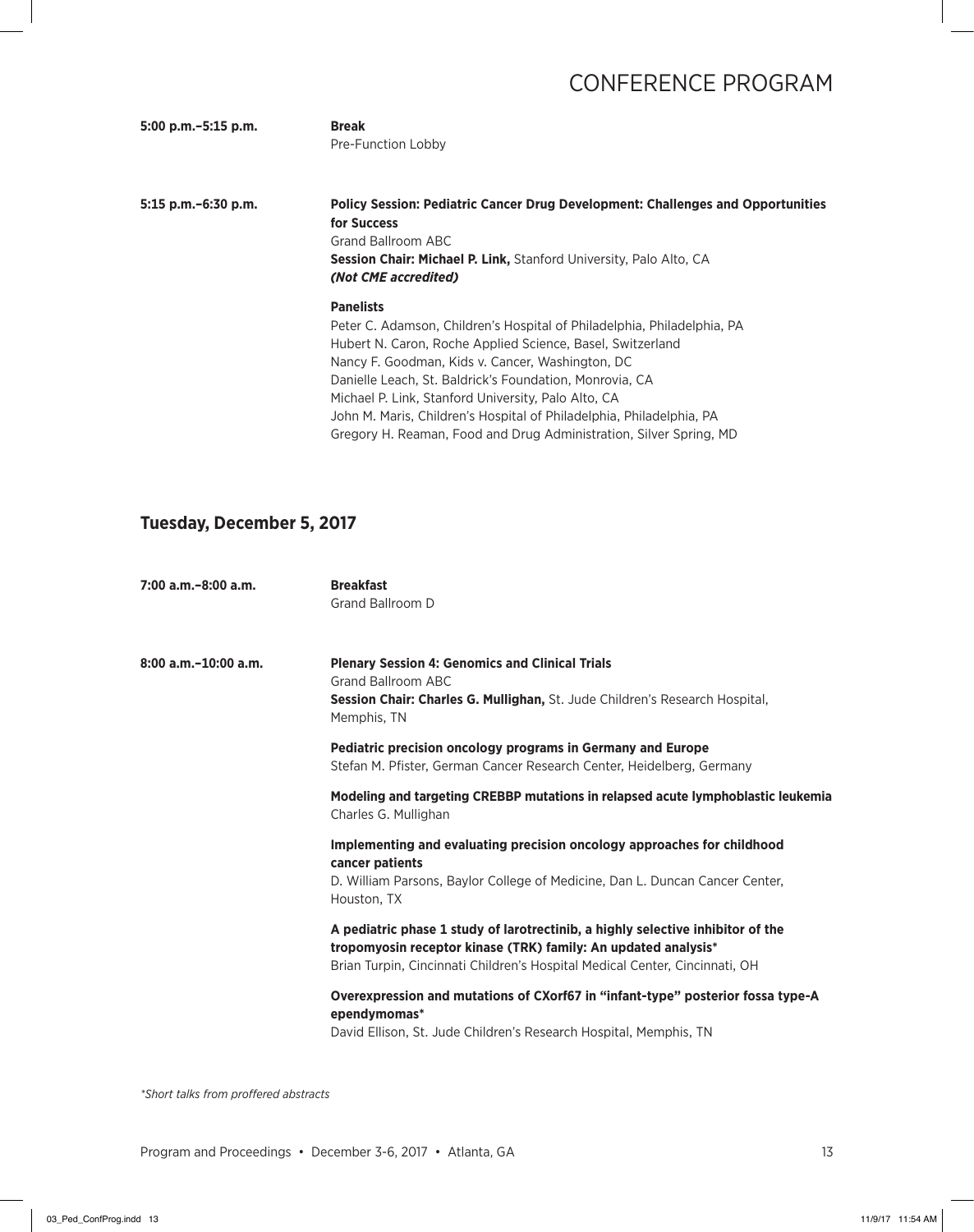| 10:00 a.m.-10:30 a.m.  | <b>Break</b><br>Pre-Function Lobby                                                                                                                                                                      |
|------------------------|---------------------------------------------------------------------------------------------------------------------------------------------------------------------------------------------------------|
| 10:30 a.m.-12:30 p.m.  | <b>Plenary Session 5: Epigenetics</b><br><b>Grand Ballroom ABC</b><br>Session Chair: Nada Jabado, McGill University, Montreal, QC, Canada                                                               |
|                        | Look at the stars and make a wish<br>Nada Jabado                                                                                                                                                        |
|                        | SWI/SNF (BAF) chromatin remodeling complexes are frequently mutated in<br>cancer: Mechanisms and vulnerabilities<br>Charles W. M. Roberts, St. Jude Children's Research Hospital, Memphis, TN           |
|                        | Mammalian SWI/SNF (BAF) complexes in pediatric cancers: New mechanisms and<br>therapeutic opportunities<br>Cigall Kadoch, Dana-Farber Cancer Institute, Boston, MA                                      |
|                        | Cancer-specific retargeting of BAF complexes by a prion-like domain*<br>Gaylor Boulay, Massachusetts General Hospital Molecular Pathology Unit and Cancer<br>Center, Harvard Medical School, Boston, MA |
|                        | Selective gene dependencies in MYCN-amplified neuroblastoma include the core<br>transcriptional regulatory circuitry*<br>Adam D. Durbin, Dana-Farber Cancer Institute, Boston, MA                       |
| 12:30 p.m. - 2:30 p.m. | Lunch on Own                                                                                                                                                                                            |
| 2:30 p.m.-4:30 p.m.    | <b>Plenary Session 6: Cancer Modeling</b><br><b>Grand Ballroom ABC</b><br>Session Chair: Michael A. Dyer, St. Jude Children's Research Hospital, Memphis, TN                                            |
|                        | Elucidating oncohistone function using in vivo models of diffuse intrinsic<br>pontine glioma<br>Suzanne J. Baker, St. Jude Children's Research Hospital, Memphis, TN                                    |
|                        | MYC activation through enhancer hijacking or focal enhancer amplification drives<br>a subset of high-risk pediatric neuroblastoma<br>A. Thomas Look, Dana-Farber Cancer Institute, Boston, MA           |
|                        | MYCN amplification and ATRX mutations are incompatible in neuroblastoma<br>Michael A. Dyer                                                                                                              |
|                        | Synthetic lethality between ATRX mutations and MYCN amplification<br>in neuroblastoma*<br>Maged Zeineldin, St. Jude Children's Research Hospital, Memphis, TN                                           |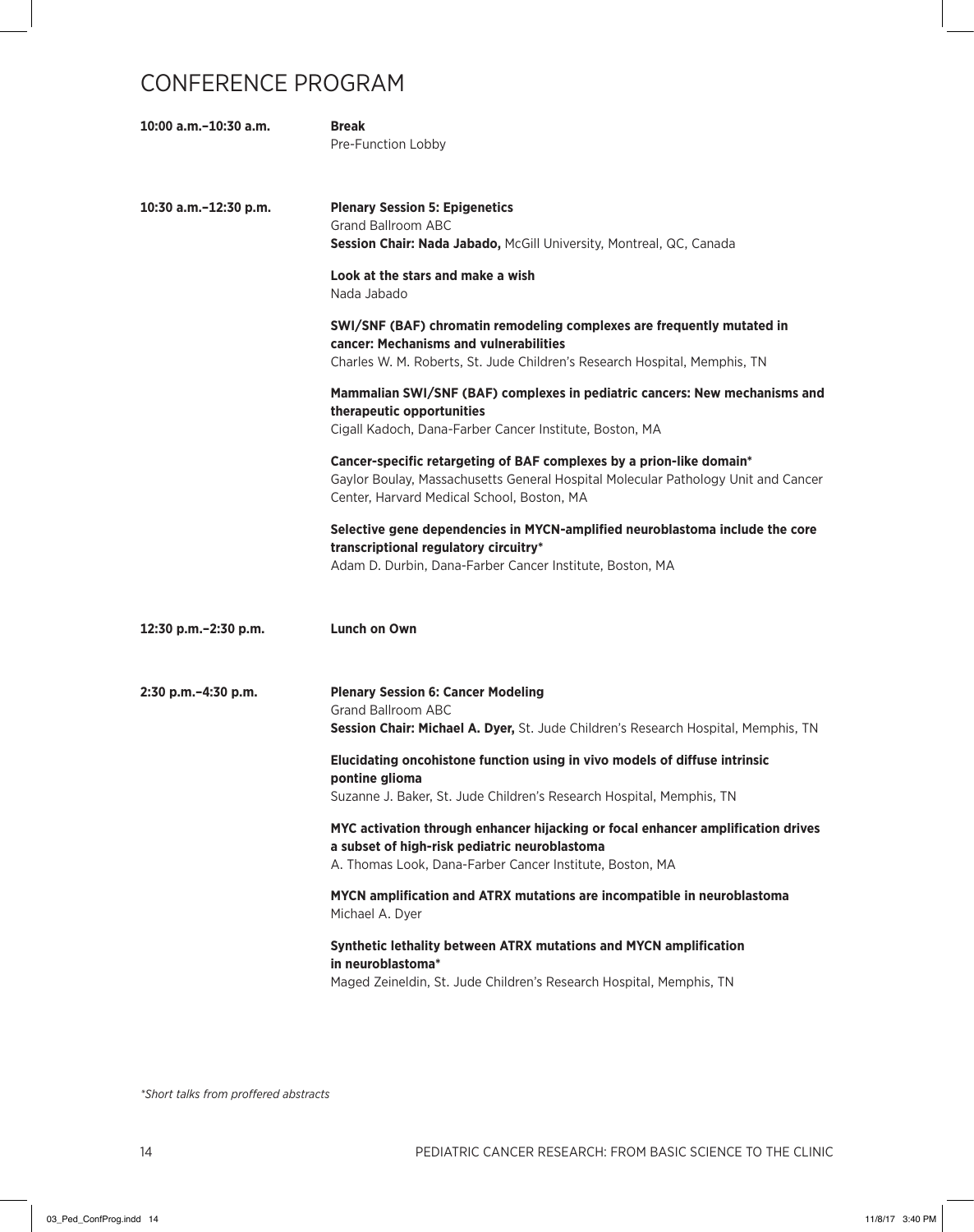**Hedgehog pathway drives fusion-negative rhabdomyosarcoma initiated from nonmyogenic endothelial progenitors\*** Mark E. Hatley, St. Jude Children's Research Hospital, Memphis, TN

**4:30 p.m.–7:00 p.m. Reception and Poster Session B** Grand Ballroom D&E

#### **Wednesday, December 6, 2017**

**7:00 a.m.–8:00 a.m. Breakfast** Grand Ballroom D

**8:00 a.m.–10:00 a.m. Plenary Session 7: Immunotherapy 2** Grand Ballroom ABC **Session Chair: Crystal L. Mackall,** Stanford University School of Medicine, Stanford, CA

> **Engineered T cells for pediatric cancers** Crystal L. Mackall

 **DNA-demethylating agents enhance cytolytic activity of CD8+ T cells and antitumor immunity** 

Daniel Diniz De Carvalho, Princess Margaret Cancer Centre, Toronto, ON, Canada

 **Strategies for harnessing both innate and adoptive immunity in hematopoietic stem cell transplantation for children with hematologic malignancies** Franco Locatelli, University of Pavia, Rome, Italy

 **Targeting p-TEFb as well as the EWS-ETS-specific transcriptional program in Ewing sarcoma synergistically blocks tumor growth\*** Günther Richter, Technische Universität München, Children's Cancer Research Center, Munich, Germany

 **Mutations in microRNA processing genes dysregulate a miR-16/34-PLAG1-IGF2 axis in Wilms tumors\***

Kenneth Chen, University of Texas Southwestern Medical Center, Dallas, TX

**10:00–10:30 a.m. Break**

Pre-Function Lobby

*\*Short talks from proffered abstracts*